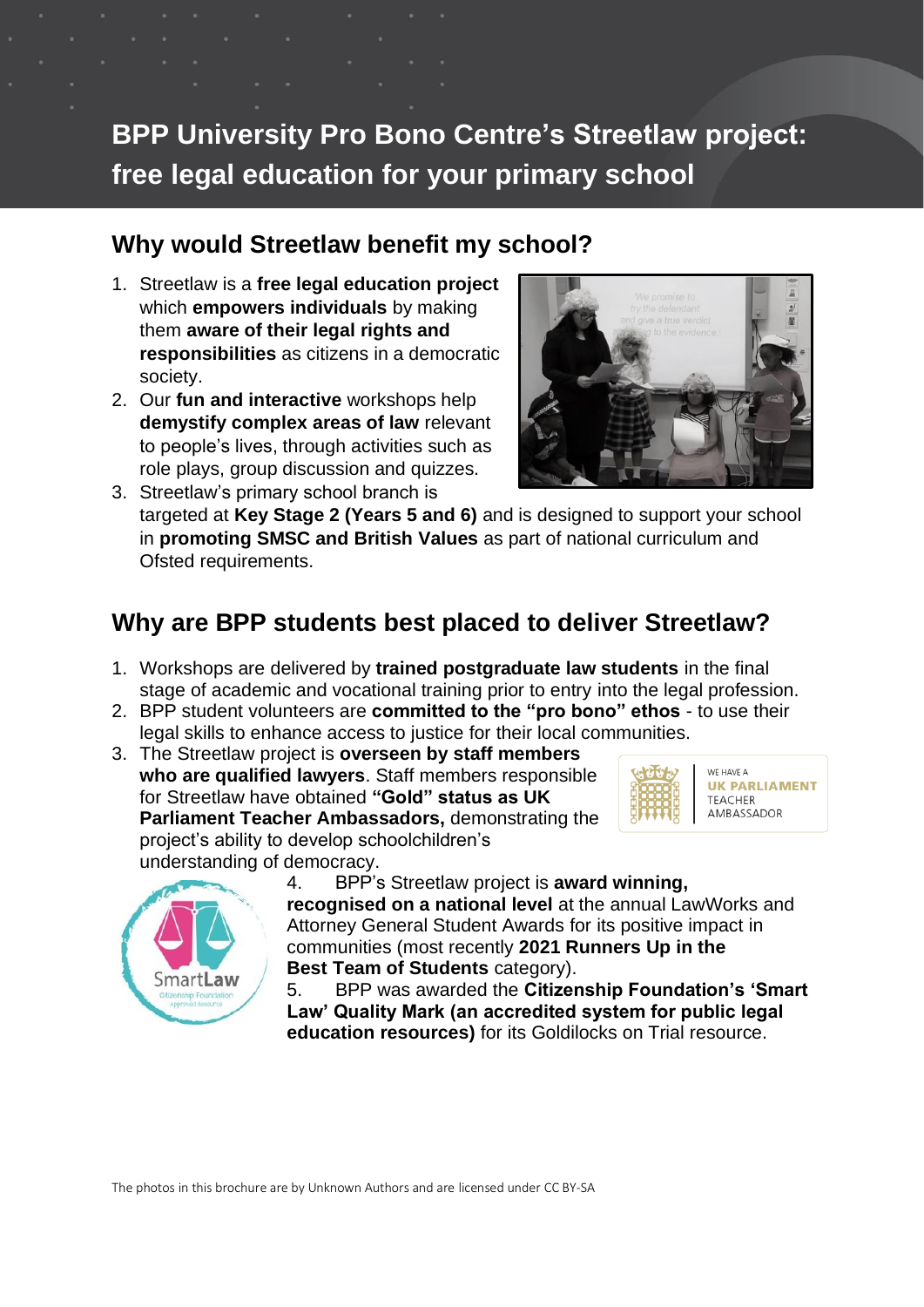#### **How does Streetlaw work?**

- Streetlaw workshops are **available for delivery** by a group of trained student volunteers either:
	- **(i) in person at your venue; or**
	- (ii) **online** with either:

(a) individual access to devices (e.g. computer; smartphone); or (b) group access to a shared device (utilising a venue staff member as facilitator).



- Workshops usually last **45 – 90 minutes** to fit into your timetable.
- All we require from you is that a **member of your staff is present** during the workshop.
- **Face to face delivery** is only available in locations commutable from city centres where BPP University Law Schools are based: **Birmingham; Bristol; Manchester; Leeds; London (Holborn & Waterloo)**
- Online workshops for all other clients are delivered via **Microsoft Teams** meetings. There is no requirement to download any specific software onto your device to participate.
- To facilitate requests, we may also recommend online provision for locally based clients due to e.g. volume or timing of workshops requested.

## **What Streetlaw workshops are available?**

A synopsis of any topic is available upon request.

| Crime and Punishment                                  | Mediation*                                           | Start Your Own Campaign<br>(full day) $*$       |
|-------------------------------------------------------|------------------------------------------------------|-------------------------------------------------|
| Goldilocks On Trial<br>POPULAR<br>$(1.5 \text{ hrs})$ | Peterloo and progress to<br>democracy (1.5 hrs)      | What Is Parliament?                             |
| Human Rights                                          | Social Media Use - can it<br>affect Your Dream Job?/ | Women's Right to<br>Vote/Suffragettes (1.5 hrs) |
| Introduction to Law                                   | POPULAR                                              |                                                 |

\*indicates only available for in-person delivery due to nature of topic, format or length

## **A quick word about the remit of the Streetlaw service**

Streetlaw workshops aim to empower individuals with general knowledge about their rights. Knowledge is a powerful tool. Student volunteers are not permitted (and do not have the professional qualifications yet) to give specific legal advice to audience members about their personal circumstances. They *are* able to signpost audience members to potential sources of help.